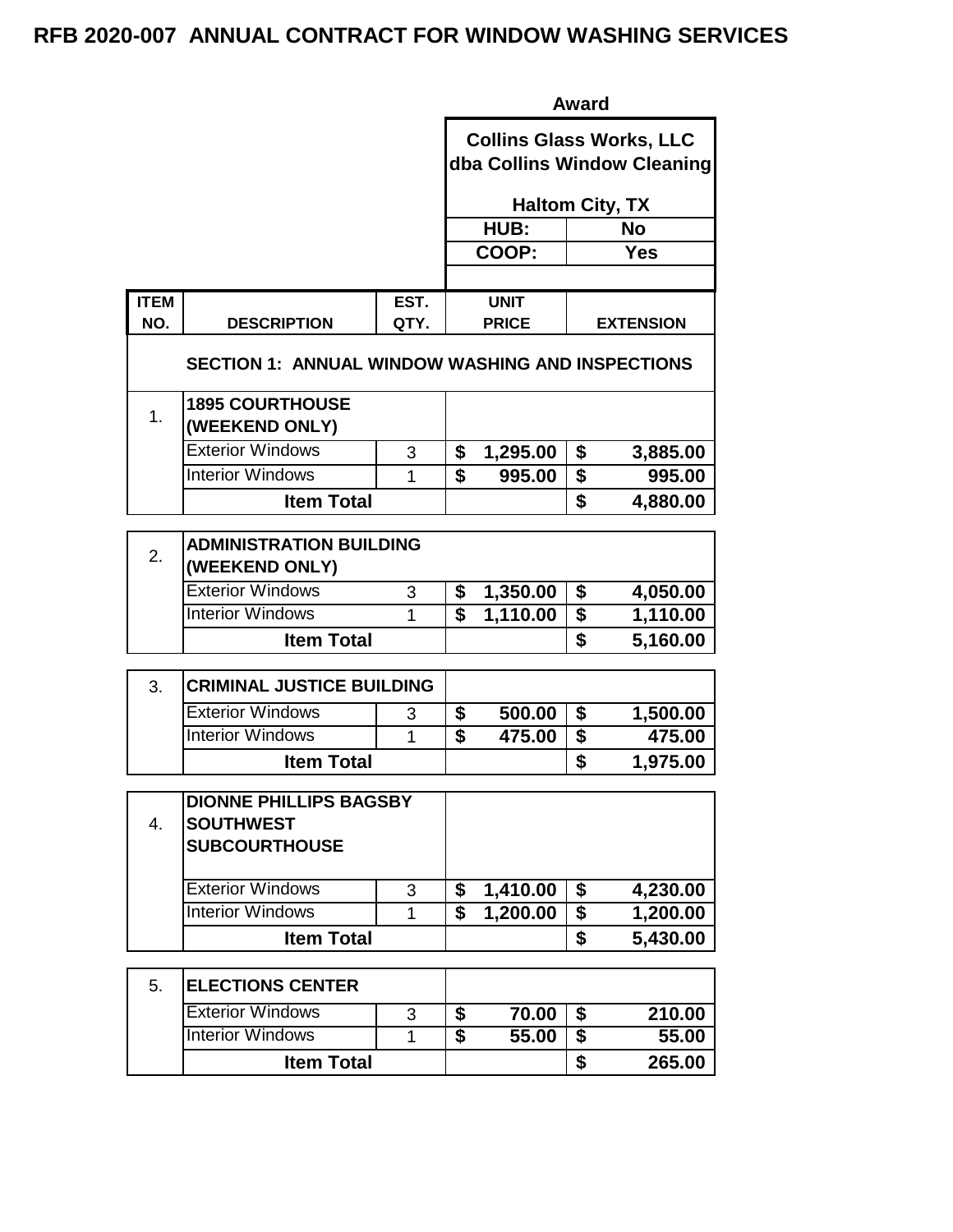|                |                                              |             | <b>Award</b>                |                        |                                      |                                                                |  |  |
|----------------|----------------------------------------------|-------------|-----------------------------|------------------------|--------------------------------------|----------------------------------------------------------------|--|--|
|                |                                              |             |                             |                        |                                      | <b>Collins Glass Works, LLC</b><br>dba Collins Window Cleaning |  |  |
|                |                                              |             |                             | <b>Haltom City, TX</b> |                                      |                                                                |  |  |
|                |                                              |             |                             | HUB:                   |                                      | <b>No</b>                                                      |  |  |
|                |                                              |             |                             | COOP:                  |                                      | <b>Yes</b>                                                     |  |  |
|                |                                              |             |                             |                        |                                      |                                                                |  |  |
| <b>ITEM</b>    |                                              | EST.        |                             | <b>UNIT</b>            |                                      |                                                                |  |  |
| NO.            | <b>DESCRIPTION</b>                           | QTY.        |                             | <b>PRICE</b>           |                                      | <b>EXTENSION</b>                                               |  |  |
| 6.             | <b>FAMILY LAW CENTER</b>                     |             |                             |                        |                                      |                                                                |  |  |
|                | <b>Exterior Windows</b>                      | 3           | \$                          | 1,595.00               | \$                                   | 4,785.00                                                       |  |  |
|                | <b>Interior Windows</b>                      | 1           | \$                          | 815.00                 | \$                                   | 815.00                                                         |  |  |
|                | <b>Skylight Exterior</b>                     | 3           | $\overline{\$}$             | 30.00                  | $\overline{\$}$                      | 90.00                                                          |  |  |
|                | <b>Skylight Interior</b>                     | 1           | $\overline{\boldsymbol{s}}$ | 250.00                 | $\overline{\boldsymbol{s}}$          | 250.00                                                         |  |  |
|                | Davit/Tieback Annual                         |             |                             |                        |                                      |                                                                |  |  |
|                | Inspection                                   | 1           | \$                          | 500.00                 | \$                                   | 500.00                                                         |  |  |
|                | <b>Item Total</b>                            |             |                             |                        | \$                                   | 6,440.00                                                       |  |  |
|                |                                              |             |                             |                        |                                      |                                                                |  |  |
| 7 <sub>1</sub> | <b>CALHOUN GARAGE (FAMILY</b><br>LAW)        |             |                             |                        |                                      |                                                                |  |  |
|                | <b>Exterior Windows</b>                      | 3           | \$                          | 75.00                  | $\overline{\boldsymbol{\mathsf{s}}}$ | 225.00                                                         |  |  |
|                | <b>Interior Windows</b>                      | 1           | $\overline{\mathbf{s}}$     | 70.00                  | \$                                   | 70.00                                                          |  |  |
|                | <b>Item Total</b>                            |             |                             |                        | \$                                   | 295.00                                                         |  |  |
|                |                                              |             |                             |                        |                                      |                                                                |  |  |
| 8.             | <b>LON EVANS CORRECTION</b><br><b>CENTER</b> |             |                             |                        |                                      |                                                                |  |  |
|                | <b>Exterior Windows</b>                      | 3           | \$                          | 1,195.00               | \$                                   | 3,585.00                                                       |  |  |
|                | <b>Interior Windows</b>                      | 1           | $\overline{\mathbf{s}}$     | 400.00                 | $\overline{\$}$                      | 400.00                                                         |  |  |
|                | Davit/Tieback Annual                         |             |                             |                        |                                      |                                                                |  |  |
|                | Inspection                                   | $\mathbf 1$ | \$                          | 500.00                 | \$                                   | 500.00                                                         |  |  |
|                | <b>Item Total</b>                            |             |                             |                        | \$                                   | 4,485.00                                                       |  |  |
|                |                                              |             |                             |                        |                                      |                                                                |  |  |
| 9.             | <b>MEDICAL EXAMINER'S OFFICE</b>             |             |                             |                        |                                      |                                                                |  |  |
|                | <b>Exterior Windows</b>                      | 3           | \$                          | 450.00                 | \$                                   | 1,350.00                                                       |  |  |
|                | <b>Interior Windows</b>                      | 1           | $\overline{\$}$             | 400.00                 | $\overline{\boldsymbol{\mathsf{s}}}$ | 400.00                                                         |  |  |
|                | Davit/Tieback Annual                         |             |                             |                        |                                      |                                                                |  |  |
|                | Inspection                                   | 1           | \$                          | 500.00                 | \$                                   | 500.00                                                         |  |  |
|                | <b>Item Total</b>                            |             |                             |                        | \$                                   | 2,250.00                                                       |  |  |
|                |                                              |             |                             |                        |                                      |                                                                |  |  |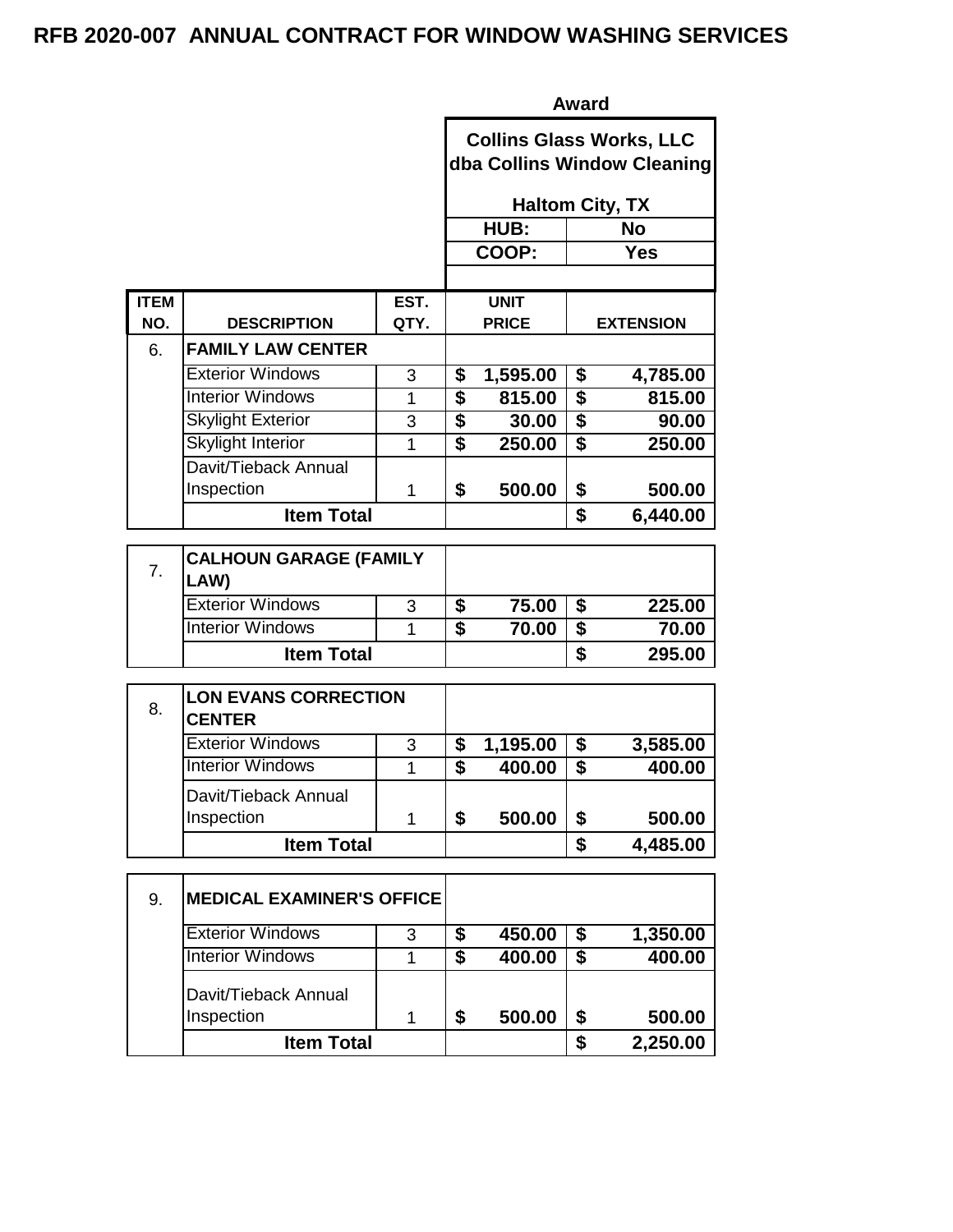|             |                                                   |      | <b>Award</b>                         |                                 |                                      |                             |  |
|-------------|---------------------------------------------------|------|--------------------------------------|---------------------------------|--------------------------------------|-----------------------------|--|
|             |                                                   |      |                                      | <b>Collins Glass Works, LLC</b> |                                      | dba Collins Window Cleaning |  |
|             |                                                   |      |                                      | <b>Haltom City, TX</b>          |                                      |                             |  |
|             |                                                   |      |                                      | HUB:                            |                                      | <b>No</b>                   |  |
|             |                                                   |      |                                      | COOP:                           |                                      | <b>Yes</b>                  |  |
| <b>ITEM</b> |                                                   | EST. |                                      | <b>UNIT</b>                     |                                      |                             |  |
| NO.         | <b>DESCRIPTION</b>                                | QTY. |                                      | <b>PRICE</b>                    |                                      | <b>EXTENSION</b>            |  |
| 10.         | <b>NORTHEAST COURTHOUSE</b>                       |      |                                      |                                 |                                      |                             |  |
|             | <b>Exterior Windows</b>                           | 3    | \$                                   | 550.00                          | \$                                   | 1,650.00                    |  |
|             | <b>Interior Windows</b>                           | 1    | $\overline{\boldsymbol{\mathsf{s}}}$ | 600.00                          | $\overline{\boldsymbol{\mathsf{s}}}$ | 600.00                      |  |
|             | <b>Lobby Exterior</b>                             | 3    | $\overline{\boldsymbol{\mathsf{s}}}$ | 200.00                          | $\overline{\boldsymbol{\mathsf{s}}}$ | 600.00                      |  |
|             | Lobby Interior                                    | 1    | $\overline{\mathbf{s}}$              | 1,275.00                        | $\overline{\boldsymbol{\mathsf{S}}}$ | 1,275.00                    |  |
|             | <b>Item Total</b>                                 |      |                                      |                                 | \$                                   | 4,125.00                    |  |
| 11.         | <b>NORTHWEST ANNEX</b><br><b>Exterior Windows</b> | 3    | \$                                   | 100.00                          | \$                                   | 300.00                      |  |
|             | <b>Interior Windows</b>                           | 1    | $\overline{\boldsymbol{s}}$          | 150.00                          | \$                                   | 150.00                      |  |
|             | <b>Item Total</b>                                 |      |                                      |                                 | \$                                   | 450.00                      |  |
|             |                                                   |      |                                      |                                 |                                      |                             |  |
| 12.         | <b>NORTHWEST</b><br><b>SUBCOURTHOUSE</b>          |      |                                      |                                 |                                      |                             |  |
|             | <b>Exterior Windows</b>                           | 3    | \$                                   | 600.00                          | \$                                   | 1,800.00                    |  |
|             | <b>Interior Windows</b>                           | 1    | $\overline{\boldsymbol{s}}$          | 450.00                          | $\overline{\$}$                      | 450.00                      |  |
|             | <b>Hallway Exterior</b>                           | 3    | \$                                   | 225.00                          | \$                                   | 675.00                      |  |
|             | Hallway Interior                                  | 1    | \$                                   | 200.00                          | $\overline{\boldsymbol{\mathsf{s}}}$ | 200.00                      |  |
|             | Square Rotunda Glass<br><b>Exterior</b>           | 3    | \$                                   | 50.00                           | \$                                   | 150.00                      |  |
|             | Square Rotunda Glass<br>Interior                  | 1    | \$                                   | 295.00                          | \$                                   | 295.00                      |  |
|             | Davit/Tieback Annual<br>Inspection                | 1    | \$                                   | 500.00                          | \$                                   | 500.00                      |  |
|             | <b>Item Total</b>                                 |      |                                      |                                 | \$                                   | 4,070.00                    |  |
| 13.         | <b>NORTH PATROL BUILDING</b>                      |      |                                      |                                 |                                      |                             |  |
|             | <b>Exterior Windows</b>                           | 3    | \$                                   | 60.00                           | \$                                   | 180.00                      |  |
|             | <b>Interior Windows</b>                           | 1    | $\overline{\boldsymbol{\mathsf{s}}}$ | 90.00                           | \$                                   | 90.00                       |  |

**11em Total \$** 270.00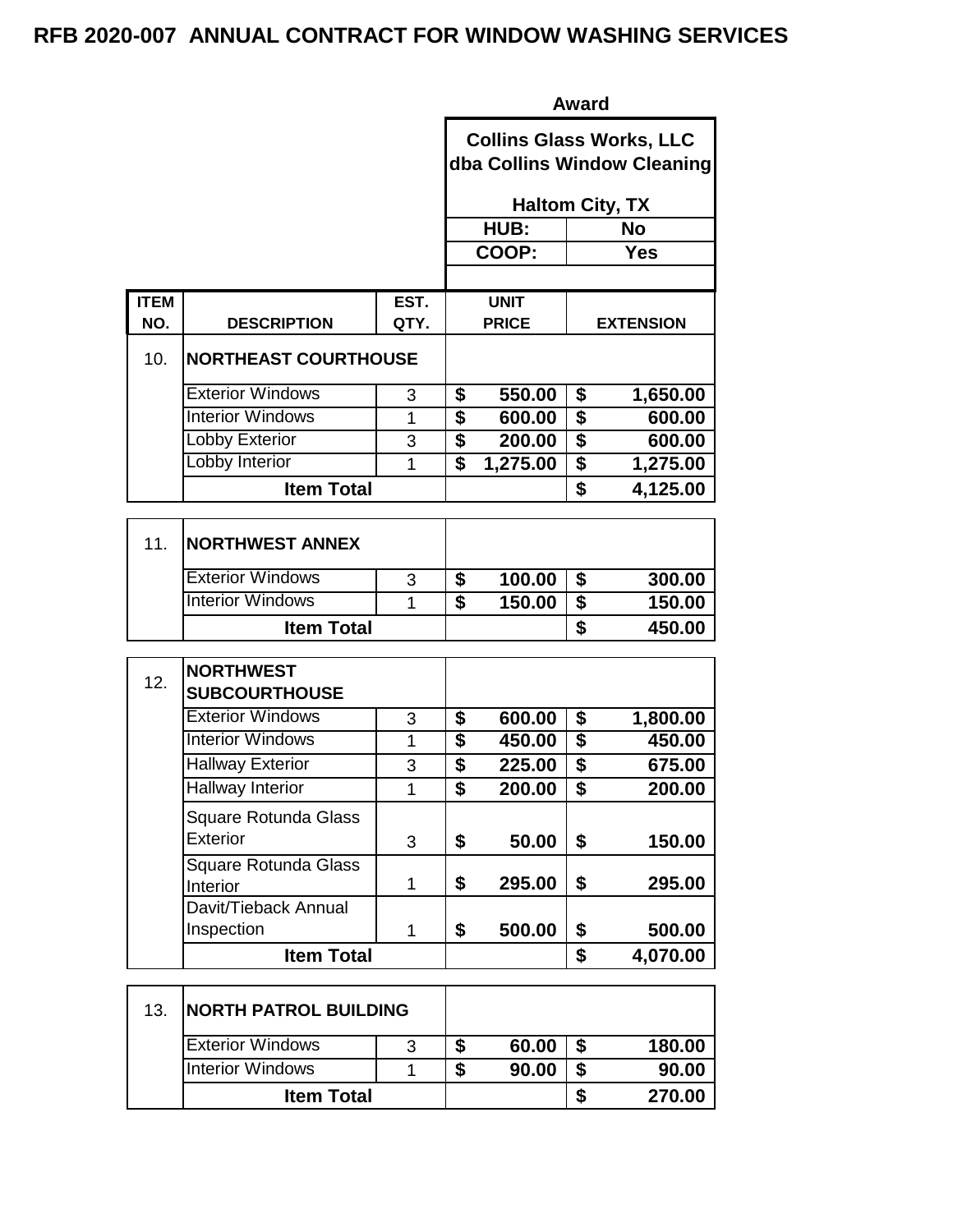|             |                                                      |                |                               |                                 | Award                                      |                                      |
|-------------|------------------------------------------------------|----------------|-------------------------------|---------------------------------|--------------------------------------------|--------------------------------------|
|             |                                                      |                |                               | <b>Collins Glass Works, LLC</b> |                                            | dba Collins Window Cleaning          |
|             |                                                      |                | <b>Haltom City, TX</b>        |                                 |                                            |                                      |
|             |                                                      |                |                               | HUB:                            | No                                         |                                      |
|             |                                                      |                |                               | COOP:                           |                                            | <b>Yes</b>                           |
| <b>ITEM</b> |                                                      | EST.           |                               | <b>UNIT</b>                     |                                            |                                      |
| NO.         | <b>DESCRIPTION</b>                                   | QTY.           |                               | <b>PRICE</b>                    |                                            | <b>EXTENSION</b>                     |
| 14.         | <b>PLAZA BUILDING</b>                                |                |                               |                                 |                                            |                                      |
|             | <b>Exterior Windows</b>                              | 3              | \$                            | 2,295.00                        | \$                                         | 6,885.00                             |
|             | <b>Interior Windows</b>                              | 1              | \$                            | 750.00                          | \$                                         | 750.00                               |
|             | <b>Atrium Glass Exterior</b>                         | 3              | \$                            | 300.00                          | $\overline{\boldsymbol{\mathsf{S}}}$       | 900.00                               |
|             | <b>Atrium Glass Interior</b>                         | $\overline{1}$ | \$                            | 1,900.00                        | \$                                         | 1,900.00                             |
|             | Cleaning of all windows<br>Interior                  | 1              | \$                            | 500.00                          | \$                                         | 500.00                               |
|             | Davit/Tieback Annual                                 |                |                               |                                 |                                            |                                      |
|             | Inspection                                           | 1              | \$                            | 500.00                          | \$                                         | 500.00                               |
|             | <b>Item Total</b>                                    |                |                               |                                 | \$                                         | 11,435.00                            |
|             |                                                      |                |                               |                                 |                                            |                                      |
| 15.         | <b>RESOURCE CONNECTION -</b><br><b>BUILDING 1100</b> |                |                               |                                 |                                            |                                      |
|             | <b>Exterior Windows</b>                              | 3              | \$                            | 125.00                          | \$                                         | 375.00                               |
|             | <b>Interior Windows</b>                              | 1              | \$                            | 160.00                          | $\overline{\$}$                            |                                      |
|             | <b>Item Total</b>                                    |                |                               |                                 | \$                                         |                                      |
| 16.         | <b>RESOURCE CONNECTION -</b><br><b>BUILDING 1200</b> |                |                               |                                 |                                            |                                      |
|             | <b>Exterior Windows</b>                              |                |                               |                                 |                                            |                                      |
|             | <b>Interior Windows</b>                              | 3<br>1         | \$<br>$\overline{\mathbf{s}}$ | 310.00<br>375.00                | $\overline{\boldsymbol{\mathsf{s}}}$<br>\$ | 160.00<br>535.00<br>930.00<br>375.00 |

| 17. | <b>RESOURCE CONNECTION -</b><br><b>BUILDING 1300</b> |   |   |        |          |
|-----|------------------------------------------------------|---|---|--------|----------|
|     | <b>Exterior Windows</b>                              | 3 | S | 310.00 | 930.00   |
|     | <b>Interior Windows</b>                              |   | S | 375.00 | 375.00   |
|     | <b>Item Total</b>                                    |   |   |        | 1,305.00 |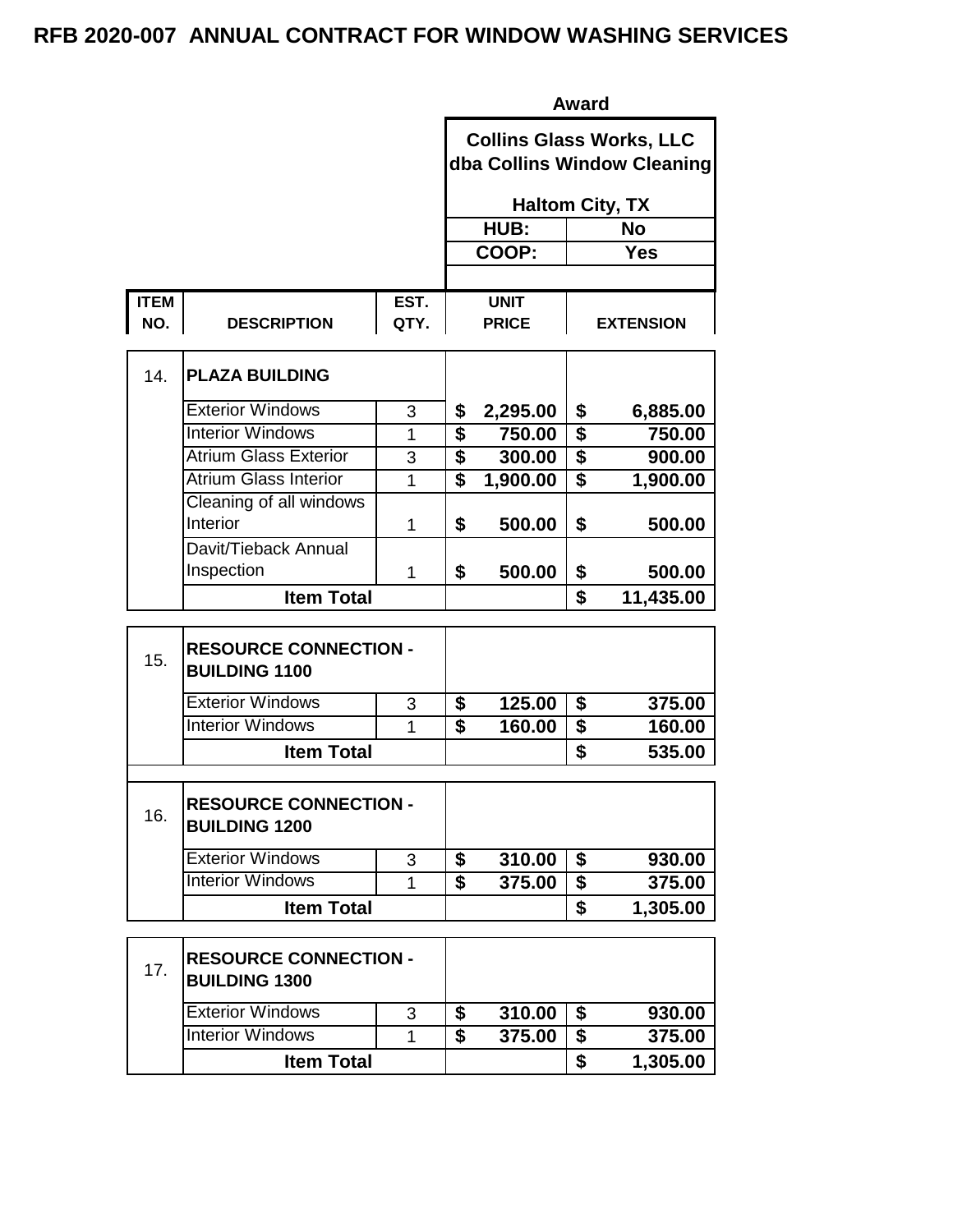|             |                                                      |      |                             |              | <b>Award</b>                                            |                                                                |  |
|-------------|------------------------------------------------------|------|-----------------------------|--------------|---------------------------------------------------------|----------------------------------------------------------------|--|
|             |                                                      |      |                             |              |                                                         | <b>Collins Glass Works, LLC</b><br>dba Collins Window Cleaning |  |
|             |                                                      |      |                             |              | <b>Haltom City, TX</b>                                  |                                                                |  |
|             |                                                      |      |                             | HUB:         |                                                         | <b>No</b>                                                      |  |
|             |                                                      |      |                             | COOP:        |                                                         | <b>Yes</b>                                                     |  |
| <b>ITEM</b> |                                                      | EST. |                             | <b>UNIT</b>  |                                                         |                                                                |  |
| NO.         | <b>DESCRIPTION</b>                                   | QTY. |                             | <b>PRICE</b> |                                                         | <b>EXTENSION</b>                                               |  |
| 18.         | <b>RESOURCE CONNECTION -</b><br><b>BUILDING 1400</b> |      |                             |              |                                                         |                                                                |  |
|             | <b>Exterior Windows</b>                              | 3    | \$                          | 310.00       | \$                                                      | 930.00                                                         |  |
|             | <b>Interior Windows</b>                              | 1    | $\overline{\mathbf{s}}$     | 375.00       | $\overline{\$}$                                         | 375.00                                                         |  |
|             | <b>Item Total</b>                                    |      |                             |              | \$                                                      | 1,305.00                                                       |  |
|             |                                                      |      |                             |              |                                                         |                                                                |  |
| 19.         | <b>RESOURCE CONNECTION -</b><br><b>BUILDING 1500</b> |      |                             |              |                                                         |                                                                |  |
|             | <b>Exterior Windows</b>                              | 3    | \$                          | 310.00       | \$                                                      | 930.00                                                         |  |
|             | <b>Interior Windows</b>                              | 1    | $\overline{\boldsymbol{s}}$ | 350.00       | $\overline{\$}$                                         | 350.00                                                         |  |
|             | <b>Item Total</b>                                    |      |                             |              | \$                                                      | 1,280.00                                                       |  |
| 20.         | <b>RESOURCE CONNECTION -</b><br><b>BUILDING 2100</b> |      |                             |              |                                                         |                                                                |  |
|             | <b>Exterior Windows</b>                              | 3    | \$                          | 105.00       | \$                                                      | 315.00                                                         |  |
|             | <b>Interior Windows</b>                              | 1    | $\overline{\mathbf{s}}$     | 130.00       | $\overline{\$}$                                         | 130.00                                                         |  |
|             | <b>Item Total</b>                                    |      |                             |              | \$                                                      | 445.00                                                         |  |
| 21.         | <b>RESOURCE CONNECTION -</b><br><b>BUILDING 2200</b> |      |                             |              |                                                         |                                                                |  |
|             | <b>Exterior Windows</b>                              | 3    | \$                          | 50.00        | \$                                                      | 150.00                                                         |  |
|             | <b>Interior Windows</b>                              | 1    | $\overline{\mathbf{s}}$     | 60.00        | $\overline{\$}$                                         | 60.00                                                          |  |
|             | <b>Item Total</b>                                    |      |                             |              | \$                                                      | 210.00                                                         |  |
| 22.         | <b>RESOURCE CONNECTION -</b><br><b>BUILDING 2300</b> |      |                             |              |                                                         |                                                                |  |
|             | <b>Exterior Windows</b>                              | 3    | \$                          | 90.00        | \$                                                      | 270.00                                                         |  |
|             |                                                      |      |                             |              |                                                         |                                                                |  |
|             | <b>Interior Windows</b>                              | 1    | $\overline{\mathbf{s}}$     | 105.00       | $\overline{\$}$<br>$\overline{\boldsymbol{\mathsf{s}}}$ | 105.00                                                         |  |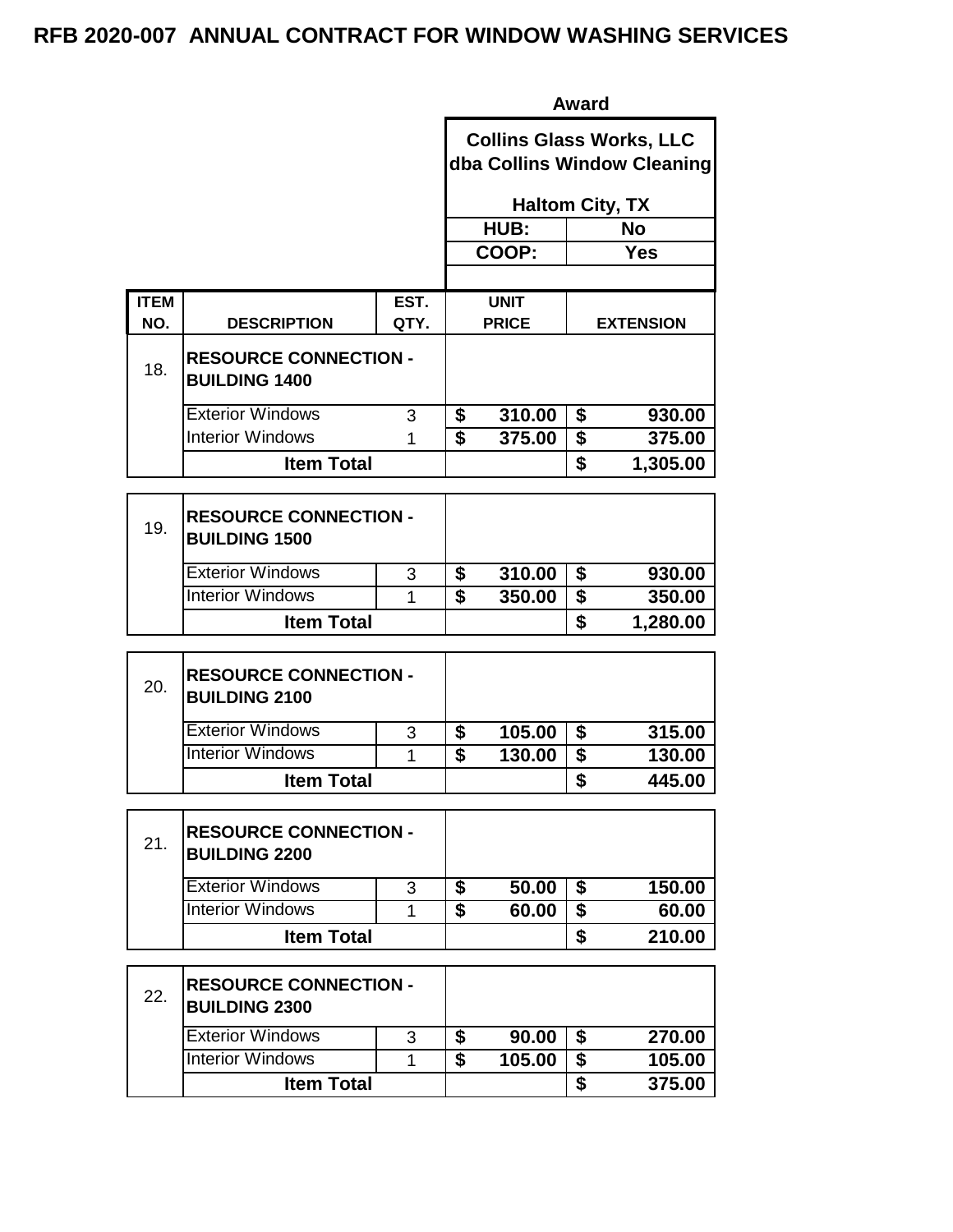|                    |                                                         |              | <b>Award</b>                                                   |                             |                         |                  |  |  |
|--------------------|---------------------------------------------------------|--------------|----------------------------------------------------------------|-----------------------------|-------------------------|------------------|--|--|
|                    |                                                         |              | <b>Collins Glass Works, LLC</b><br>dba Collins Window Cleaning |                             |                         |                  |  |  |
|                    |                                                         |              |                                                                | <b>Haltom City, TX</b>      |                         |                  |  |  |
|                    |                                                         |              |                                                                | HUB:                        |                         | <b>No</b>        |  |  |
|                    |                                                         |              |                                                                | COOP:                       |                         | <b>Yes</b>       |  |  |
|                    |                                                         |              |                                                                |                             |                         |                  |  |  |
| <b>ITEM</b><br>NO. | <b>DESCRIPTION</b>                                      | EST.<br>QTY. |                                                                | <b>UNIT</b><br><b>PRICE</b> |                         | <b>EXTENSION</b> |  |  |
| 23.                | <b>RESOURCE CONNECTION -</b><br><b>BUILDING 2400</b>    |              |                                                                |                             |                         |                  |  |  |
|                    | <b>Exterior Windows</b>                                 | 3            | \$                                                             | 180.00                      | \$                      | 540.00           |  |  |
|                    | <b>Interior Windows</b>                                 | 1            | $\overline{\mathbf{s}}$                                        | 210.00                      | $\overline{\mathbf{s}}$ | 210.00           |  |  |
|                    | <b>Item Total</b>                                       |              |                                                                |                             | \$                      | 750.00           |  |  |
| 24.                | <b>RESOURCE CONNECTION -</b><br><b>BUILDING 2500</b>    |              |                                                                |                             |                         |                  |  |  |
|                    | <b>Exterior Windows</b>                                 | 3            | \$                                                             | 310.00                      | \$                      | 930.00           |  |  |
|                    | <b>Interior Windows</b>                                 | 1            | \$                                                             | 375.00                      | $\overline{\$}$         | 375.00           |  |  |
|                    | <b>Item Total</b>                                       |              |                                                                |                             | \$                      | 1,305.00         |  |  |
| 25.                | <b>SCOTT D. MOORE JUVENILE</b><br><b>JUSTICE CENTER</b> |              |                                                                |                             |                         |                  |  |  |
|                    | <b>Exterior Windows</b>                                 | 3            | \$                                                             | 200.00                      | \$                      | 600.00           |  |  |
|                    | <b>Interior Windows</b>                                 | $\mathbf{1}$ | \$                                                             | 200.00                      | $\overline{\mathbf{s}}$ | 200.00           |  |  |
|                    | <b>Skylight Glass Exterior</b>                          | 3            | \$                                                             | 50.00                       | \$                      | 150.00           |  |  |
|                    | <b>Skylight Glass Interior</b>                          | 1            | \$                                                             | 50.00                       | \$                      | 50.00            |  |  |
|                    | <b>Item Total</b>                                       |              |                                                                |                             | \$                      | 1,000.00         |  |  |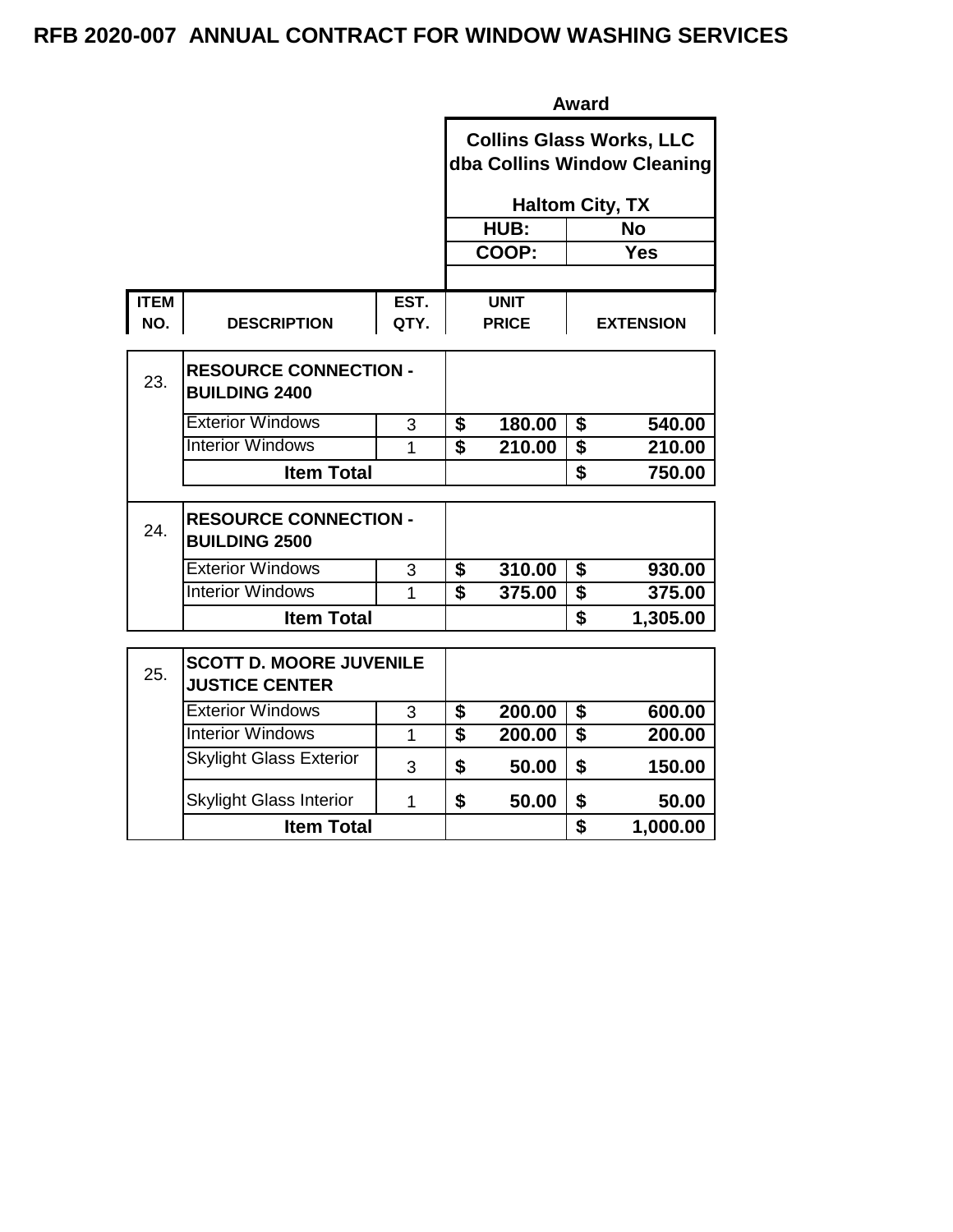|                    |                                             |              | <b>Award</b>                                                   |                             |                 |                  |  |  |
|--------------------|---------------------------------------------|--------------|----------------------------------------------------------------|-----------------------------|-----------------|------------------|--|--|
|                    |                                             |              | <b>Collins Glass Works, LLC</b><br>dba Collins Window Cleaning |                             |                 |                  |  |  |
|                    |                                             |              | <b>Haltom City, TX</b>                                         |                             |                 |                  |  |  |
|                    |                                             |              |                                                                | HUB:                        |                 | <b>No</b>        |  |  |
|                    |                                             |              |                                                                | COOP:                       |                 | <b>Yes</b>       |  |  |
|                    |                                             |              |                                                                |                             |                 |                  |  |  |
| <b>ITEM</b><br>NO. | <b>DESCRIPTION</b>                          | EST.<br>QTY. |                                                                | <b>UNIT</b><br><b>PRICE</b> |                 | <b>EXTENSION</b> |  |  |
| 26.                | <b>SUBCOURTHOUSE IN</b><br><b>ARLINGTON</b> |              |                                                                |                             |                 |                  |  |  |
|                    | <b>Exterior Windows</b>                     | 3            | \$                                                             | 730.00                      | \$              | 2,190.00         |  |  |
|                    | <b>Interior Windows</b>                     | 1            | \$                                                             | 575.00                      | $\overline{\$}$ | 575.00           |  |  |
|                    | Lobby High Glass<br><b>Exterior</b>         | 3            | \$                                                             | 250.00                      | \$              | 750.00           |  |  |
|                    | Lobby High Glass<br>Interior                | 1            | \$                                                             | 750.00                      | \$              | 750.00           |  |  |
|                    | <b>Rotunda Glass Exterior</b>               | 3            | \$                                                             | 200.00                      | \$              | 600.00           |  |  |
|                    | Rotunda Glass Interior                      | 1            | \$                                                             | 500.00                      | \$              | 500.00           |  |  |
|                    | <b>Item Total</b>                           |              |                                                                |                             | \$              | 5,365.00         |  |  |
| 27.                | <b>SUBCOURTHOUSE AT</b><br><b>MANSFIELD</b> |              |                                                                |                             |                 |                  |  |  |
|                    | <b>Exterior Windows</b>                     | 3            | \$                                                             | 200.00                      | \$              | 600.00           |  |  |
|                    | <b>Interior Windows</b>                     | 1            | \$                                                             | 150.00                      | \$              | 150.00           |  |  |
|                    | Lobby High Glass<br><b>Exterior</b>         | 3            | \$                                                             | 150.00                      | \$              | 450.00           |  |  |
|                    | Lobby High Glass<br>Interior                | 1            | \$                                                             | 300.00                      | \$              | 300.00           |  |  |
|                    | <b>Skylight Glass Exterior</b>              | 3            | \$                                                             | 50.00                       | \$              | 150.00           |  |  |
|                    | <b>Skylight Glass Interior</b>              | 1            | \$                                                             | 200.00                      | \$              | 200.00           |  |  |
|                    | <b>Item Total</b>                           |              |                                                                |                             | \$              | 1,850.00         |  |  |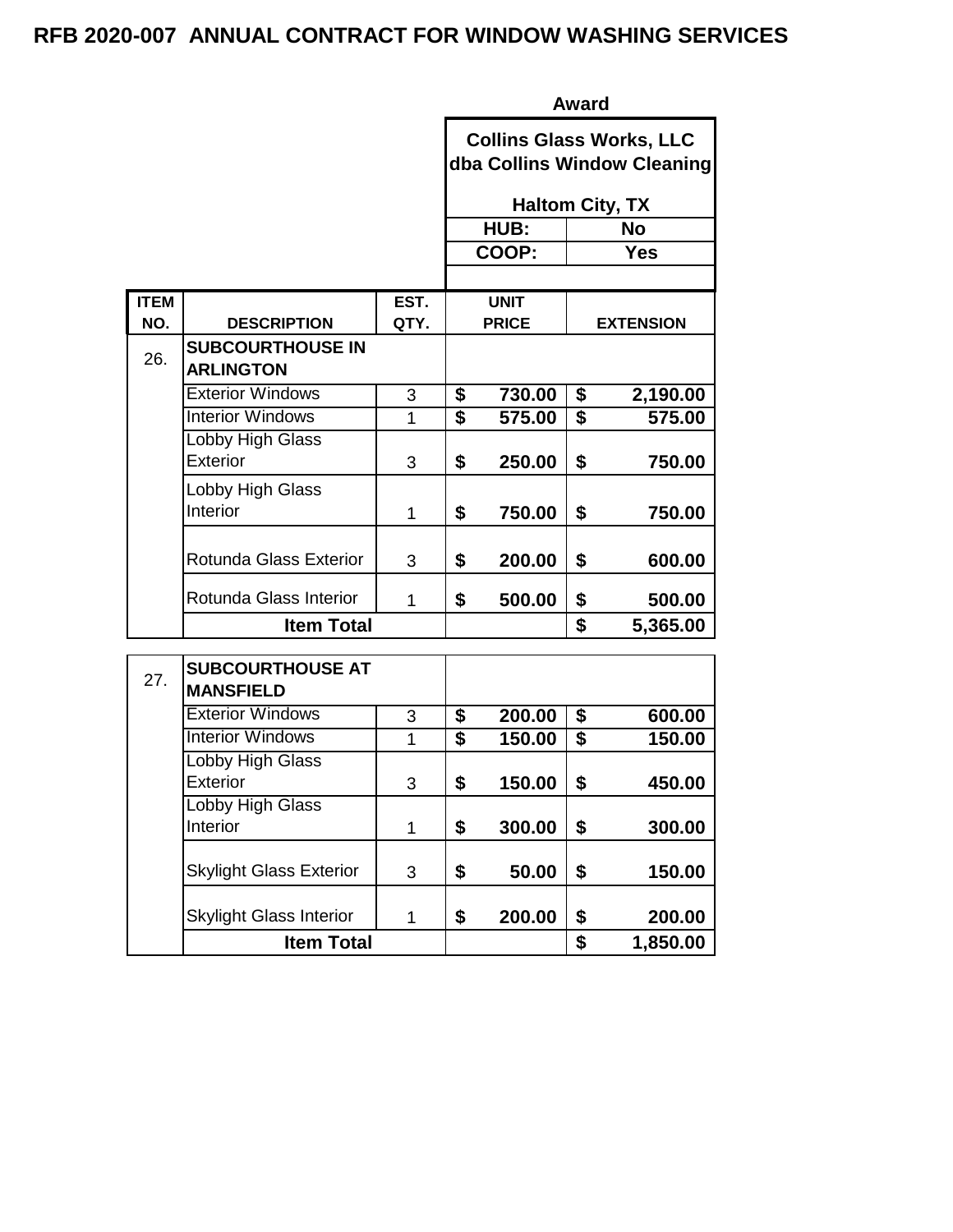|             |                                                        |      | <b>Award</b>            |                        |                                      |                                                                |  |  |
|-------------|--------------------------------------------------------|------|-------------------------|------------------------|--------------------------------------|----------------------------------------------------------------|--|--|
|             |                                                        |      |                         |                        |                                      | <b>Collins Glass Works, LLC</b><br>dba Collins Window Cleaning |  |  |
|             |                                                        |      |                         | <b>Haltom City, TX</b> |                                      |                                                                |  |  |
|             |                                                        |      |                         | HUB:                   |                                      | <b>No</b>                                                      |  |  |
|             |                                                        |      |                         | COOP:                  |                                      | <b>Yes</b>                                                     |  |  |
|             |                                                        |      |                         |                        |                                      |                                                                |  |  |
| <b>ITEM</b> |                                                        | EST. |                         | <b>UNIT</b>            |                                      |                                                                |  |  |
| NO.         | <b>DESCRIPTION</b>                                     | QTY. |                         | <b>PRICE</b>           |                                      | <b>EXTENSION</b>                                               |  |  |
| 28.         | <b>TARRANT COUNTY</b>                                  |      |                         |                        |                                      |                                                                |  |  |
|             | <b>CORRECTIONS CENTER</b>                              |      |                         |                        |                                      |                                                                |  |  |
|             | <b>Exterior Windows</b>                                | 3    | \$                      | 80.00                  | \$                                   | 240.00                                                         |  |  |
|             | <b>Interior Windows</b>                                | 1    | $\overline{\mathbf{s}}$ | 110.00                 | \$                                   | 110.00                                                         |  |  |
|             | Davit/Tieback Annual                                   |      |                         |                        |                                      |                                                                |  |  |
|             | Inspection                                             | 1    | \$                      | 500.00                 | \$                                   | 500.00                                                         |  |  |
|             | <b>Item Total</b>                                      |      |                         |                        | \$                                   | 850.00                                                         |  |  |
| 29.         | <b>TOM VANDERGRIFF CIVIL</b><br><b>COURTS BUILDING</b> |      |                         |                        |                                      |                                                                |  |  |
|             | <b>Exterior Windows</b>                                | 3    | \$                      | 1,530.00               | \$                                   | 4,590.00                                                       |  |  |
|             | <b>Interior Windows</b>                                | 1    | $\overline{\mathbf{s}}$ | 1,495.00               | $\overline{\boldsymbol{s}}$          | 1,495.00                                                       |  |  |
|             | Davit/Tieback Annual<br>Inspection                     | 1    | \$                      | 500.00                 | \$                                   | 500.00                                                         |  |  |
|             | <b>Item Total</b>                                      |      |                         |                        | \$                                   | 6,585.00                                                       |  |  |
| 30.         | TIM CURRY CRIMINAL<br><b>JUSTICE CENTER</b>            |      |                         |                        |                                      |                                                                |  |  |
|             | <b>Exterior Windows</b>                                | 3    | \$                      | 2,465.00               | $\overline{\boldsymbol{\mathsf{s}}}$ | 7,395.00                                                       |  |  |
|             | <b>Interior Windows</b>                                | 1    | \$                      | 1,750.00               | \$                                   | 1,750.00                                                       |  |  |
|             | Inspection                                             | 1    | \$                      | 500.00                 | \$                                   | 500.00                                                         |  |  |
|             | <b>Item Total</b>                                      |      |                         |                        | \$                                   | 9,645.00                                                       |  |  |
| 31.         | <b>WIC - ARKANSAS CLINIC</b>                           |      |                         |                        |                                      |                                                                |  |  |
|             | <b>Exterior Windows</b>                                | 3    | \$                      | 20.00                  | \$                                   | 60.00                                                          |  |  |
|             | <b>Interior Windows</b>                                | 1    | $\overline{\mathbf{s}}$ | 20.00                  | \$                                   | 20.00                                                          |  |  |
|             | <b>Item Total</b>                                      |      |                         |                        | \$                                   | 80.00                                                          |  |  |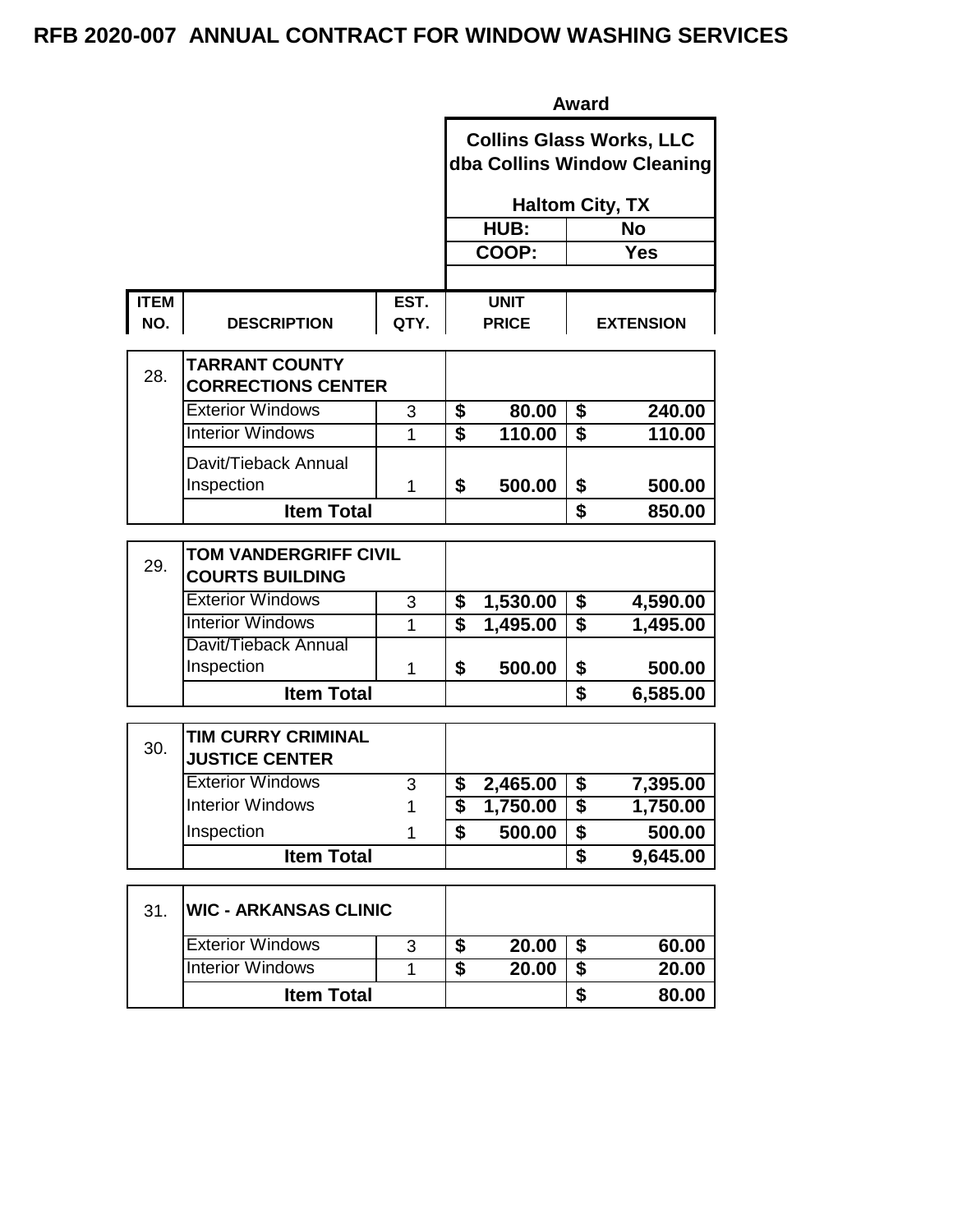|             | <b>Award</b>                 |                |                                                                |                        |                                      |                  |
|-------------|------------------------------|----------------|----------------------------------------------------------------|------------------------|--------------------------------------|------------------|
|             |                              |                | <b>Collins Glass Works, LLC</b><br>dba Collins Window Cleaning |                        |                                      |                  |
|             |                              |                |                                                                | <b>Haltom City, TX</b> |                                      |                  |
|             |                              |                |                                                                | HUB:                   |                                      | <b>No</b>        |
|             |                              |                |                                                                | COOP:                  |                                      | <b>Yes</b>       |
| <b>ITEM</b> |                              | EST.           |                                                                | <b>UNIT</b>            |                                      |                  |
| NO.         | <b>DESCRIPTION</b>           | QTY.           |                                                                | <b>PRICE</b>           |                                      | <b>EXTENSION</b> |
| 32.         | <b>WIC - EASTSIDE CLINIC</b> |                |                                                                |                        |                                      |                  |
|             | <b>Exterior Windows</b>      | 3              | \$                                                             | 25.00                  | \$                                   | 75.00            |
|             | <b>Interior Windows</b>      | 1              | $\overline{\mathbf{s}}$                                        | 25.00                  | $\overline{\boldsymbol{\mathsf{s}}}$ | 25.00            |
|             | <b>Item Total</b>            |                |                                                                |                        | \$                                   | 100.00           |
| 33.         | <b>WIC - EULESS CLINIC</b>   |                |                                                                |                        |                                      |                  |
|             | <b>Exterior Windows</b>      | 3              | $\overline{\boldsymbol{s}}$                                    | 20.00                  | $\overline{\boldsymbol{\mathsf{s}}}$ | 60.00            |
|             | <b>Interior Windows</b>      | $\overline{1}$ | $\overline{\mathbf{s}}$                                        | 20.00                  | \$                                   | 20.00            |
|             | <b>Item Total</b>            |                |                                                                |                        | \$                                   | 80.00            |
| 34.         | <b>WIC - FIESTA CLINIC</b>   |                |                                                                |                        |                                      |                  |
|             | <b>Exterior Windows</b>      | 3              | $\overline{\boldsymbol{s}}$                                    | 25.00                  | $\overline{\boldsymbol{s}}$          | 75.00            |
|             | <b>Interior Windows</b>      | 1              | \$                                                             | 25.00                  | \$                                   | 25.00            |
|             | <b>Item Total</b>            |                |                                                                |                        | \$                                   | 100.00           |
|             |                              |                |                                                                |                        |                                      |                  |

| 35. | <b>WIC - GREEN OAKS CLINIC</b> |   |       |        |
|-----|--------------------------------|---|-------|--------|
|     | <b>Exterior Windows</b>        | ર | 25.00 | 75.00  |
|     | <b>Interior Windows</b>        |   | 25.00 | 25.00  |
|     | <b>Item Total</b>              |   |       | 100.00 |

| 36. | <b>WIC - HALTOM CITY CLINIC</b> |   |       |       |
|-----|---------------------------------|---|-------|-------|
|     | <b>Exterior Windows</b>         | 3 | 20.00 | 60.00 |
|     | Interior Windows                |   | 30.00 | 30.00 |
|     | <b>Item Total</b>               |   |       | 90.00 |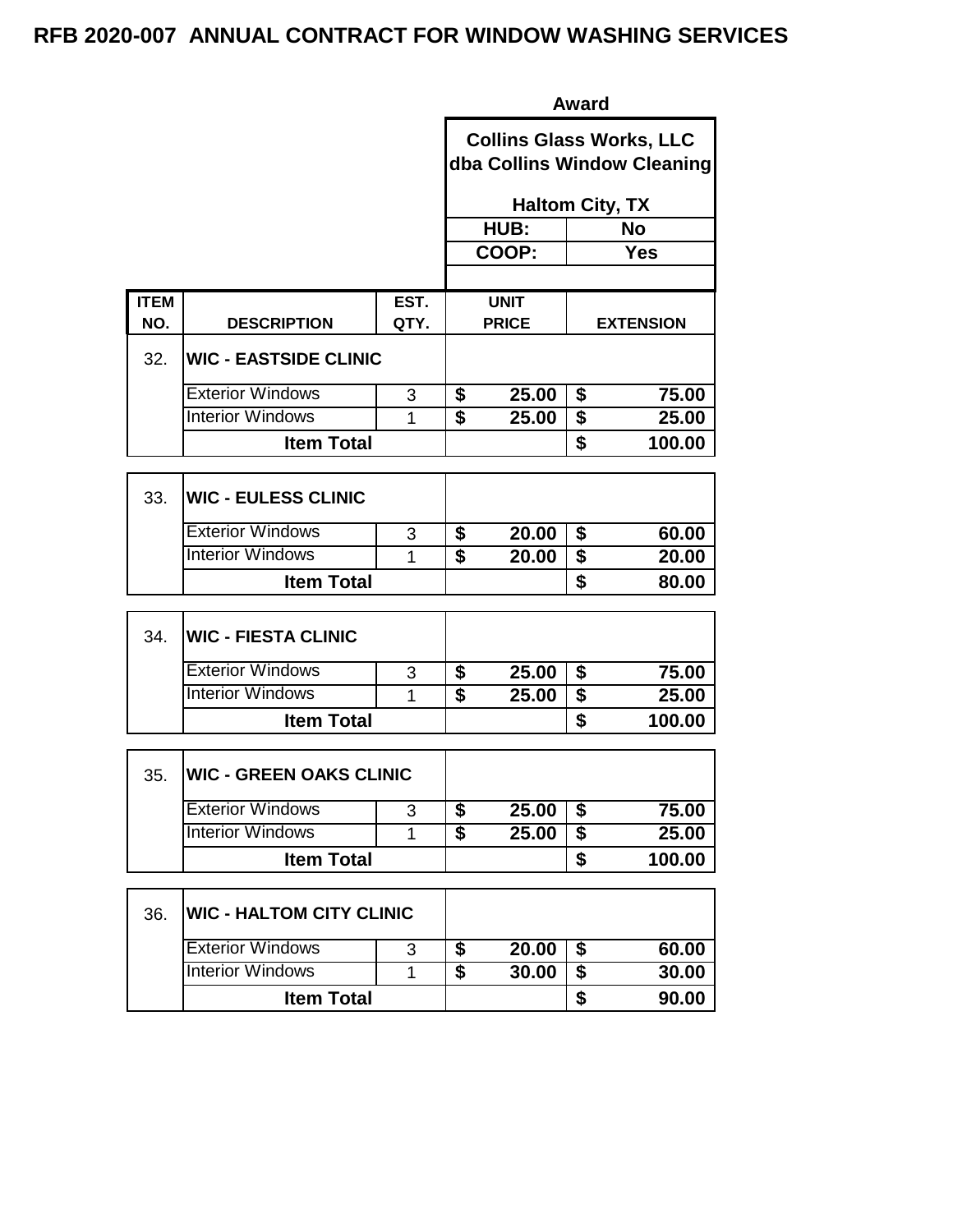|             |                    |      | <b>Award</b>                                                   |                  |  |  |  |  |
|-------------|--------------------|------|----------------------------------------------------------------|------------------|--|--|--|--|
|             |                    |      | <b>Collins Glass Works, LLC</b><br>dba Collins Window Cleaning |                  |  |  |  |  |
|             |                    |      | <b>Haltom City, TX</b>                                         |                  |  |  |  |  |
|             |                    |      | HUB:                                                           | No               |  |  |  |  |
|             |                    |      | COOP:                                                          | Yes              |  |  |  |  |
|             |                    |      |                                                                |                  |  |  |  |  |
| <b>ITEM</b> |                    | EST. | <b>UNIT</b>                                                    |                  |  |  |  |  |
| NO.         | <b>DESCRIPTION</b> | QTY. | <b>PRICE</b>                                                   | <b>EXTENSION</b> |  |  |  |  |

| 37. | <b>WIC - WHITE SETTLEMENT</b><br><b>CLINIC</b> |   |   |       |       |
|-----|------------------------------------------------|---|---|-------|-------|
|     | <b>Exterior Windows</b>                        | 3 |   | 20.00 | 60.00 |
|     | <b>Interior Windows</b>                        |   | æ | 30.00 | 30.00 |
|     | <b>Item Total</b>                              |   |   |       | 90.00 |

| 38. | <b>350 W. BELKNAP BUILDING</b> |   |          |           |
|-----|--------------------------------|---|----------|-----------|
|     | <b>Exterior Windows</b>        | 3 | 2,880.00 | 8,640.00  |
|     | <b>Interior Windows</b>        |   | 1,600.00 | 1,600.00  |
|     | <b>Item Total</b>              |   |          | 10,240.00 |

| 39 | <b>CRIMINAL COURTS BUILDING</b> |   |   |        |          |
|----|---------------------------------|---|---|--------|----------|
|    | <b>Exterior Windows</b>         | 3 |   | 500.00 | 1,500.00 |
|    | <b>Interior Windows</b>         |   | J | 250.00 | 250.00   |
|    | <b>Item Total</b>               |   |   |        | 1,750.00 |

| 40. | <b>CARPENTER SHOP</b>   |   |       |        |
|-----|-------------------------|---|-------|--------|
|     | <b>Exterior Windows</b> | 3 | 50.00 | 150.00 |
|     | <b>Interior Windows</b> |   | 50.00 | 50.00  |
|     | <b>Item Total</b>       |   |       | 200.00 |

| -41. | <b>CENTRAL GARAGE FACILITY</b> |   |       |        |
|------|--------------------------------|---|-------|--------|
|      | <b>Exterior Windows</b>        | 3 | 50.00 | 150.00 |
|      | <b>Interior Windows</b>        |   | 50.00 | 50.00  |
|      | <b>Item Total</b>              |   |       | 200.00 |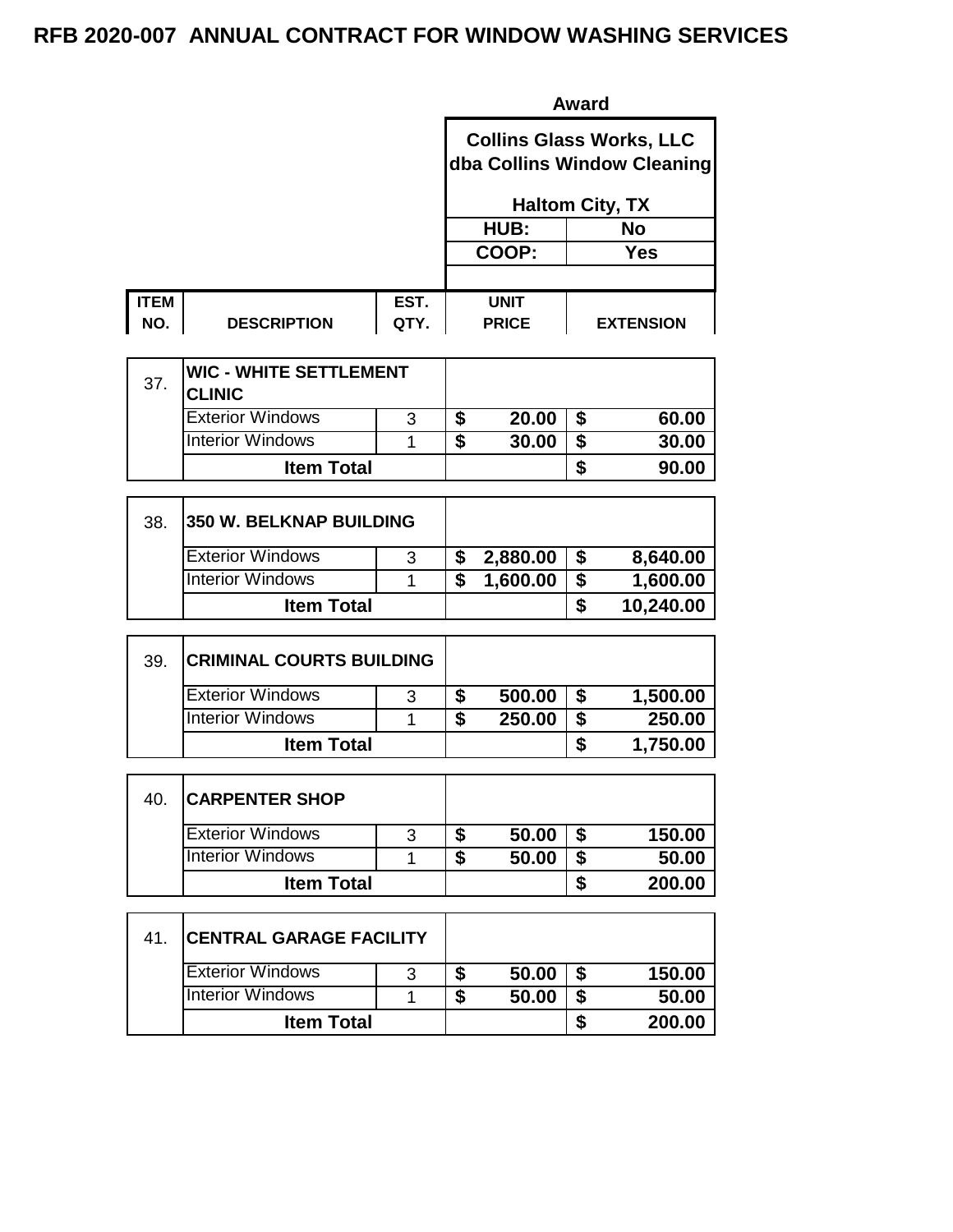|             | <b>Award</b>             |      |                                                                |                        |            |                  |  |  |
|-------------|--------------------------|------|----------------------------------------------------------------|------------------------|------------|------------------|--|--|
|             |                          |      | <b>Collins Glass Works, LLC</b><br>dba Collins Window Cleaning |                        |            |                  |  |  |
|             |                          |      |                                                                | <b>Haltom City, TX</b> |            |                  |  |  |
|             |                          |      | <b>No</b><br>HUB:                                              |                        |            |                  |  |  |
|             |                          |      |                                                                | COOP:                  | <b>Yes</b> |                  |  |  |
|             |                          |      |                                                                |                        |            |                  |  |  |
| <b>ITEM</b> |                          | EST. |                                                                | <b>UNIT</b>            |            |                  |  |  |
| NO.         | <b>DESCRIPTION</b>       | QTY. |                                                                | <b>PRICE</b>           |            | <b>EXTENSION</b> |  |  |
| 42.         | <b>COLD SPRINGS JAIL</b> |      |                                                                |                        |            |                  |  |  |
|             | <b>Exterior Windows</b>  | 3    | \$                                                             | 1,000.00               | \$         | 3,000.00         |  |  |
|             | <b>Interior Windows</b>  | 1    | \$                                                             | 900.00                 | \$         | 900.00           |  |  |
|             | <b>Item Total</b>        |      | \$                                                             |                        |            | 3,900.00         |  |  |

| 43. | <b>DR. MARION J. BROOKS</b><br><b>PUBLIC HEALTH BUILDING</b> |   |          |          |
|-----|--------------------------------------------------------------|---|----------|----------|
|     | <b>Exterior Windows</b>                                      | 3 | 925.00   | 2,775.00 |
|     | <b>Interior Windows</b>                                      |   | 1,160.00 | 1,160.00 |
|     | <b>Item Total</b>                                            |   |          | 3,935.00 |

| 44. | <b>GREEN BAY JAIL</b>   |   |       |        |
|-----|-------------------------|---|-------|--------|
|     | <b>Exterior Windows</b> | 3 | 50.00 | 150.00 |
|     | <b>Interior Windows</b> |   | 75.00 | 75.00  |
|     | <b>Item Total</b>       |   |       | 225.00 |

| 45. | <b>IMPOUND FACILITY</b> |   |   |       |        |
|-----|-------------------------|---|---|-------|--------|
|     | <b>Exterior Windows</b> | 3 |   | 50.00 | 150.00 |
|     | <b>Interior Windows</b> |   | æ | 25.00 | 25.00  |
|     | <b>Item Total</b>       |   |   |       | 175.00 |

| 46. | <b>MILLER AVENUE</b><br><b>ADMINISTRATION BUILDING</b><br>(3210) |  |    |        |        |
|-----|------------------------------------------------------------------|--|----|--------|--------|
|     | <b>Exterior Windows</b><br>3                                     |  | \$ | 155.00 | 465.00 |
|     | <b>Interior Windows</b>                                          |  | S  | 145.00 | 145.00 |
|     | <b>Item Total</b>                                                |  |    |        | 610.00 |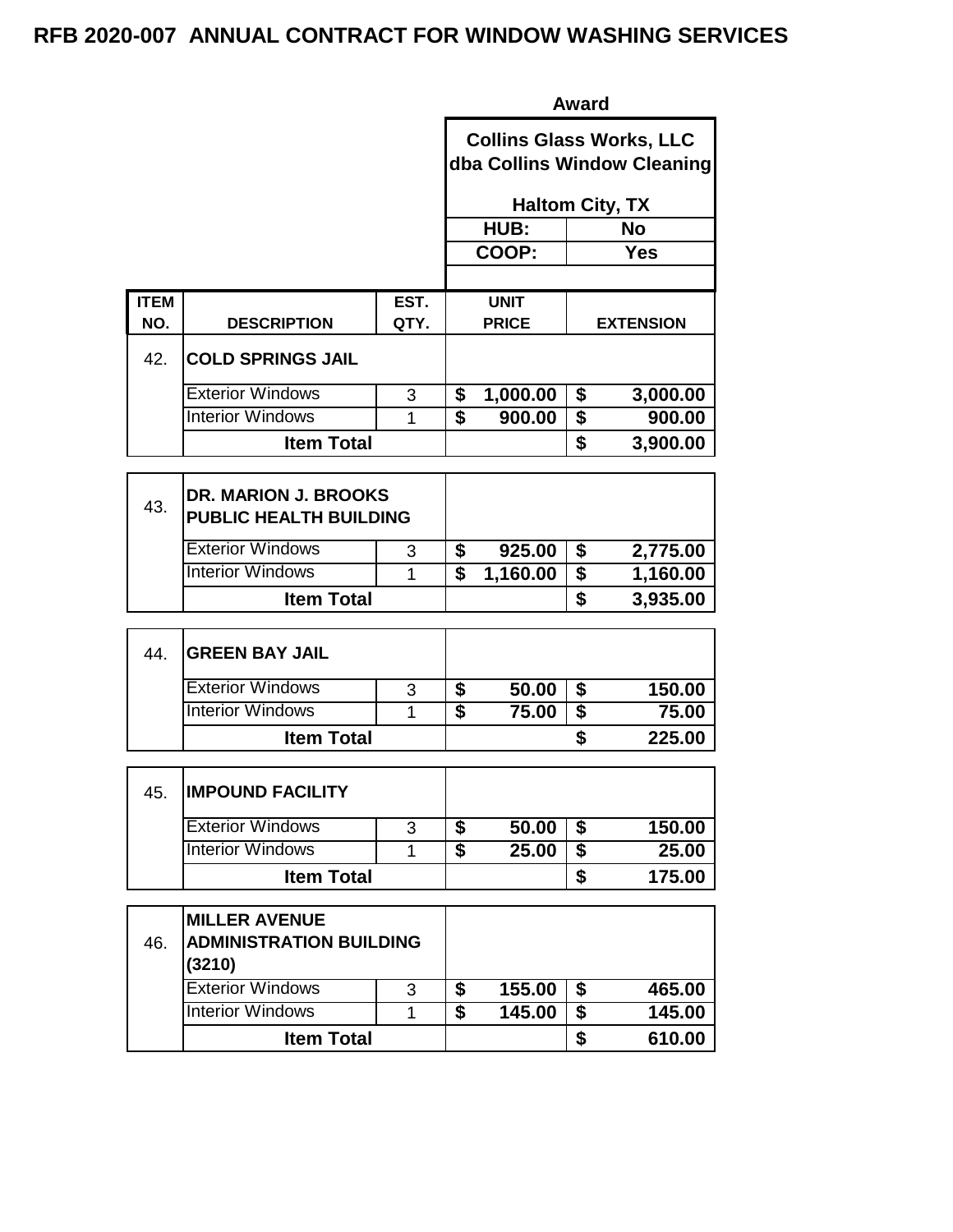|                    |                                                                                                                                  |              | <b>Award</b>                                                   |                             |                                            |                  |  |
|--------------------|----------------------------------------------------------------------------------------------------------------------------------|--------------|----------------------------------------------------------------|-----------------------------|--------------------------------------------|------------------|--|
|                    |                                                                                                                                  |              | <b>Collins Glass Works, LLC</b><br>dba Collins Window Cleaning |                             |                                            |                  |  |
|                    |                                                                                                                                  |              |                                                                | <b>Haltom City, TX</b>      |                                            |                  |  |
|                    |                                                                                                                                  |              |                                                                | HUB:                        |                                            | <b>No</b>        |  |
|                    |                                                                                                                                  |              |                                                                | COOP:                       |                                            | <b>Yes</b>       |  |
|                    |                                                                                                                                  |              |                                                                |                             |                                            |                  |  |
| <b>ITEM</b><br>NO. | <b>DESCRIPTION</b>                                                                                                               | EST.<br>QTY. |                                                                | <b>UNIT</b><br><b>PRICE</b> |                                            | <b>EXTENSION</b> |  |
|                    | <b>MILLER AVENUE</b>                                                                                                             |              |                                                                |                             |                                            |                  |  |
| 47.                | <b>ADMINISTRATION BUILDING</b><br>(3212)                                                                                         |              |                                                                |                             |                                            |                  |  |
|                    | <b>Exterior Windows</b>                                                                                                          | 3            | \$                                                             | 75.00                       | \$                                         | 225.00           |  |
|                    | <b>Interior Windows</b>                                                                                                          | 1            | $\overline{\mathbf{s}}$                                        | 75.00                       | \$                                         | 75.00            |  |
|                    | <b>Item Total</b>                                                                                                                |              |                                                                |                             | \$                                         | 300.00           |  |
| 48.                | <b>MILLER AVENUE</b><br><b>ADMINISTRATION BUILDING</b><br>(3500)<br><b>Exterior Windows</b><br>3<br><b>Interior Windows</b><br>1 |              |                                                                | 155.00<br>145.00            | \$<br>$\overline{\boldsymbol{\mathsf{S}}}$ | 465.00<br>145.00 |  |
|                    | <b>Item Total</b>                                                                                                                |              | $\overline{\boldsymbol{\mathsf{s}}}$                           |                             | \$                                         | 610.00           |  |
|                    |                                                                                                                                  |              |                                                                |                             |                                            |                  |  |
| 49.                | <b>NORTHEAST ANNEX</b>                                                                                                           |              |                                                                |                             |                                            |                  |  |
|                    | <b>Exterior Windows</b>                                                                                                          | 3            | \$                                                             | 300.00                      | \$                                         | 900.00           |  |
|                    | <b>Interior Windows</b>                                                                                                          | 1            | $\overline{\mathbf{s}}$                                        | 250.00                      | \$                                         | 250.00           |  |
|                    | <b>Item Total</b>                                                                                                                |              |                                                                |                             | \$                                         | 1,150.00         |  |
| 50.                | <b>PRECINCT 1 FACILITY (South</b><br><b>Patrol Facility)</b>                                                                     |              |                                                                |                             |                                            |                  |  |
|                    | <b>Exterior Windows</b>                                                                                                          | 3            | \$                                                             | 75.00                       | \$                                         | 225.00           |  |
|                    | <b>Interior Windows</b>                                                                                                          | 1            | $\overline{\mathbf{s}}$                                        | 110.00                      | \$                                         | 110.00           |  |
|                    | <b>Item Total</b>                                                                                                                |              |                                                                |                             | \$                                         | 335.00           |  |
| 51.                | <b>PRECINCT 2 FACILITY</b>                                                                                                       |              |                                                                |                             |                                            |                  |  |
|                    | <b>Exterior Windows</b>                                                                                                          | 3            | \$                                                             | 50.00                       | \$                                         | 150.00           |  |
|                    | <b>Interior Windows</b>                                                                                                          | 1            | $\overline{\mathbf{s}}$                                        | 50.00                       | \$                                         | 50.00            |  |
|                    | <b>Item Total</b>                                                                                                                |              |                                                                |                             | \$                                         | 200.00           |  |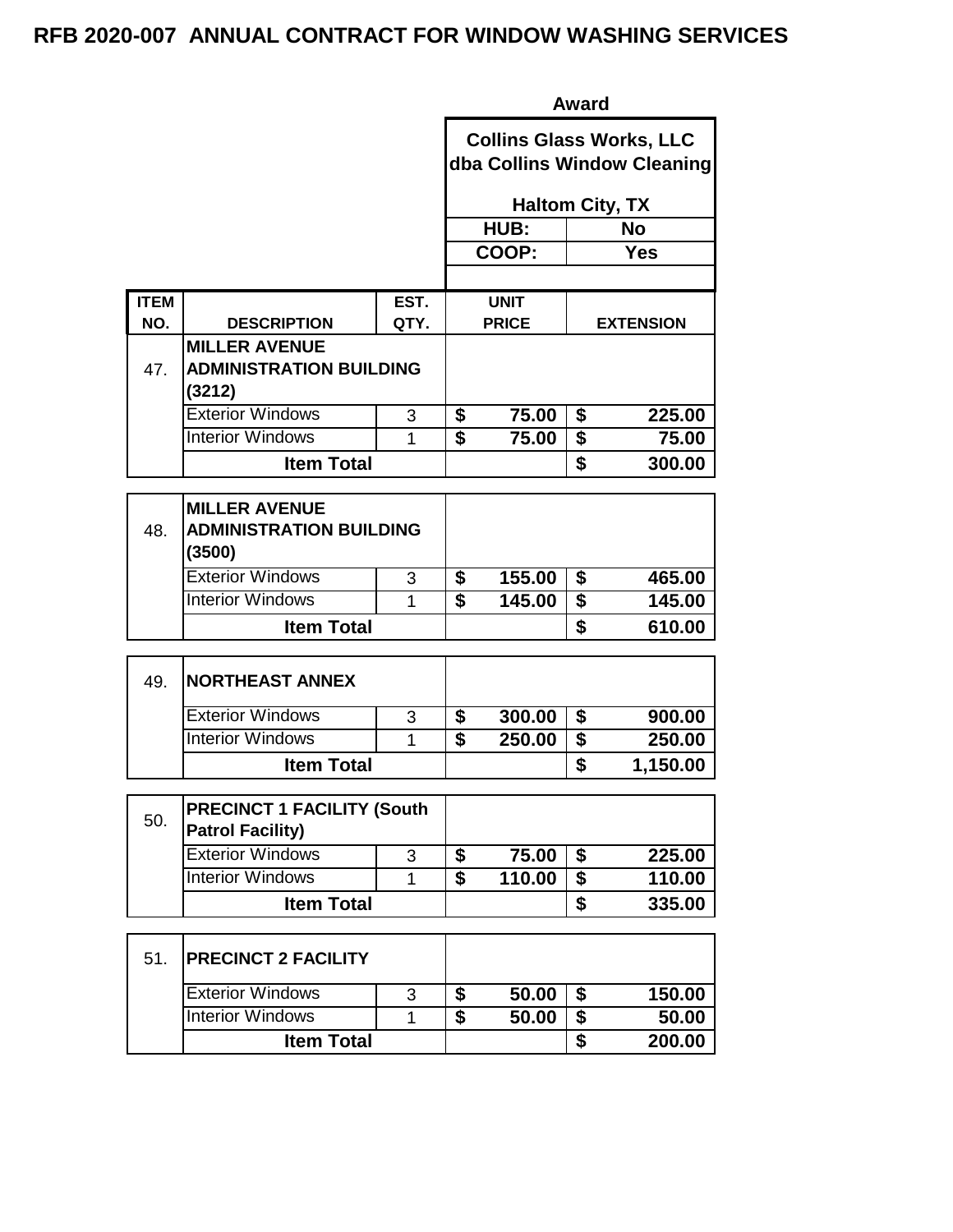|             |                                             |      |                                                                | <b>Award</b>           |                                      |                  |
|-------------|---------------------------------------------|------|----------------------------------------------------------------|------------------------|--------------------------------------|------------------|
|             |                                             |      | <b>Collins Glass Works, LLC</b><br>dba Collins Window Cleaning |                        |                                      |                  |
|             |                                             |      |                                                                | <b>Haltom City, TX</b> |                                      |                  |
|             |                                             |      |                                                                | HUB:                   |                                      | <b>No</b>        |
|             |                                             |      |                                                                | COOP:                  |                                      | <b>Yes</b>       |
| <b>ITEM</b> |                                             | EST. |                                                                | <b>UNIT</b>            |                                      |                  |
| NO.         | <b>DESCRIPTION</b>                          | QTY. |                                                                | <b>PRICE</b>           |                                      | <b>EXTENSION</b> |
| 52.         | <b>PRECINCT 3 FACILITY</b>                  |      |                                                                |                        |                                      |                  |
|             | <b>Exterior Windows</b>                     | 3    | \$                                                             | 95.00                  | \$                                   | 285.00           |
|             | <b>Interior Windows</b>                     | 1    | $\overline{\mathbf{s}}$                                        | 100.00                 | $\overline{\boldsymbol{\mathsf{s}}}$ | 100.00           |
|             | <b>Item Total</b>                           |      |                                                                |                        | \$                                   | 385.00           |
| 53.         | <b>PRECINCT 4 FACILITY</b>                  |      |                                                                |                        |                                      |                  |
|             | <b>Exterior Windows</b>                     | 3    | \$                                                             | 60.00                  | \$                                   | 180.00           |
|             | <b>Interior Windows</b>                     | 1    | \$                                                             | 50.00                  | $\overline{\$}$                      | 50.00            |
|             | <b>Item Total</b>                           |      |                                                                |                        | \$                                   | 230.00           |
| 54.         | <b>PREMIER ANNEX/FIRE</b><br><b>MARSHAL</b> |      |                                                                |                        |                                      |                  |
|             | <b>Exterior Windows</b>                     | 3    | \$                                                             | 60.00                  | \$                                   | 180.00           |
|             | <b>Interior Windows</b>                     | 1    | $\overline{\boldsymbol{s}}$                                    | 40.00                  | \$                                   | 40.00            |
|             | <b>Item Total</b>                           |      |                                                                |                        | \$                                   | 220.00           |
| 55.         | <b>RECORDS MANAGEMENT</b>                   |      |                                                                |                        |                                      |                  |
|             |                                             |      |                                                                |                        |                                      |                  |
|             | <b>Exterior Windows</b>                     | 3    | \$                                                             | 150.00                 | \$                                   | 450.00           |
|             | <b>Interior Windows</b>                     | 1    | $\overline{\$}$                                                | 190.00                 | \$                                   | 190.00           |
|             | <b>Item Total</b>                           |      |                                                                |                        | \$                                   | 640.00           |
| 56.         | <b>SOUTHLAKE TOWN HALL</b>                  |      |                                                                |                        |                                      |                  |
|             | <b>Exterior Windows</b>                     | 3    | \$                                                             | 1,535.00               | \$                                   | 4,605.00         |
|             | <b>Interior Windows</b>                     | 1    | $\overline{\mathbf{s}}$                                        | 835.00                 | $\blacklozenge$                      | 835.00           |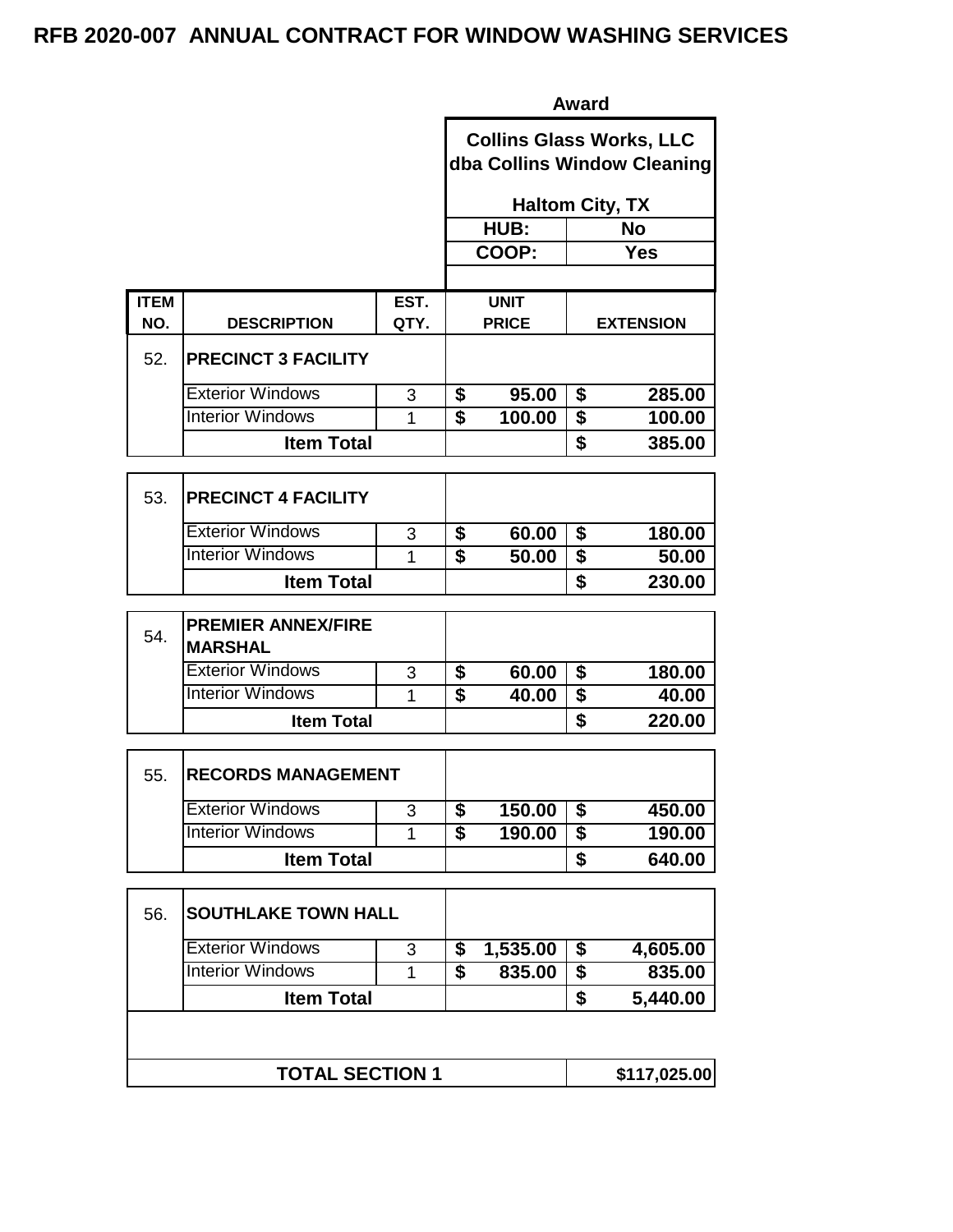|                                                                                     | <b>Award</b>     |              |                                                                |  |  |  |
|-------------------------------------------------------------------------------------|------------------|--------------|----------------------------------------------------------------|--|--|--|
|                                                                                     |                  |              | <b>Collins Glass Works, LLC</b><br>dba Collins Window Cleaning |  |  |  |
|                                                                                     |                  |              | <b>Haltom City, TX</b>                                         |  |  |  |
|                                                                                     |                  | HUB:         | <b>No</b>                                                      |  |  |  |
|                                                                                     |                  | COOP:        | <b>Yes</b>                                                     |  |  |  |
|                                                                                     |                  |              |                                                                |  |  |  |
| <b>ITEM</b>                                                                         | EST.             | <b>UNIT</b>  |                                                                |  |  |  |
| NO.<br><b>DESCRIPTION</b>                                                           | QTY.             | <b>PRICE</b> | <b>EXTENSION</b>                                               |  |  |  |
| <b>SECTION 2 - WINDOW REPAIR SERVICES</b>                                           |                  |              |                                                                |  |  |  |
|                                                                                     | % Parts Mark-Up: | 50           |                                                                |  |  |  |
| 57.<br><b>Trained Repair Person:</b><br>Hourly Rate; M-F, 7:00<br>a.m. to 5:00 p.m. | 3                | \$60.00      | \$180.00                                                       |  |  |  |
| 58.<br><b>Trained Repair Person:</b><br>Hourly Rate; M-F, 5:00<br>p.m. to 7:00 a.m. | 1                | \$60.00      | \$60.00                                                        |  |  |  |
| 59.<br>Trained Repair Person:<br>Hourly Rate; Holiday<br>and Weekend                | 1                | \$90.00      | \$90.00                                                        |  |  |  |
| Davit Load Test, as<br>required per OSHA<br>1910.27<br>60.                          |                  | \$25,895.00  | \$25,895.00                                                    |  |  |  |
| <b>Section 2 Davit Load Test</b>                                                    | \$25,895.00      |              |                                                                |  |  |  |
|                                                                                     |                  |              |                                                                |  |  |  |
| <b>Grand Total Sections 1 and 2</b>                                                 | \$<br>142,920.00 |              |                                                                |  |  |  |
|                                                                                     |                  |              |                                                                |  |  |  |
| How long has your firm been in the window washing<br>industry?                      | 41 years         |              |                                                                |  |  |  |
| List Maximum Response time for Emergency Call:                                      | 24 hours         |              |                                                                |  |  |  |